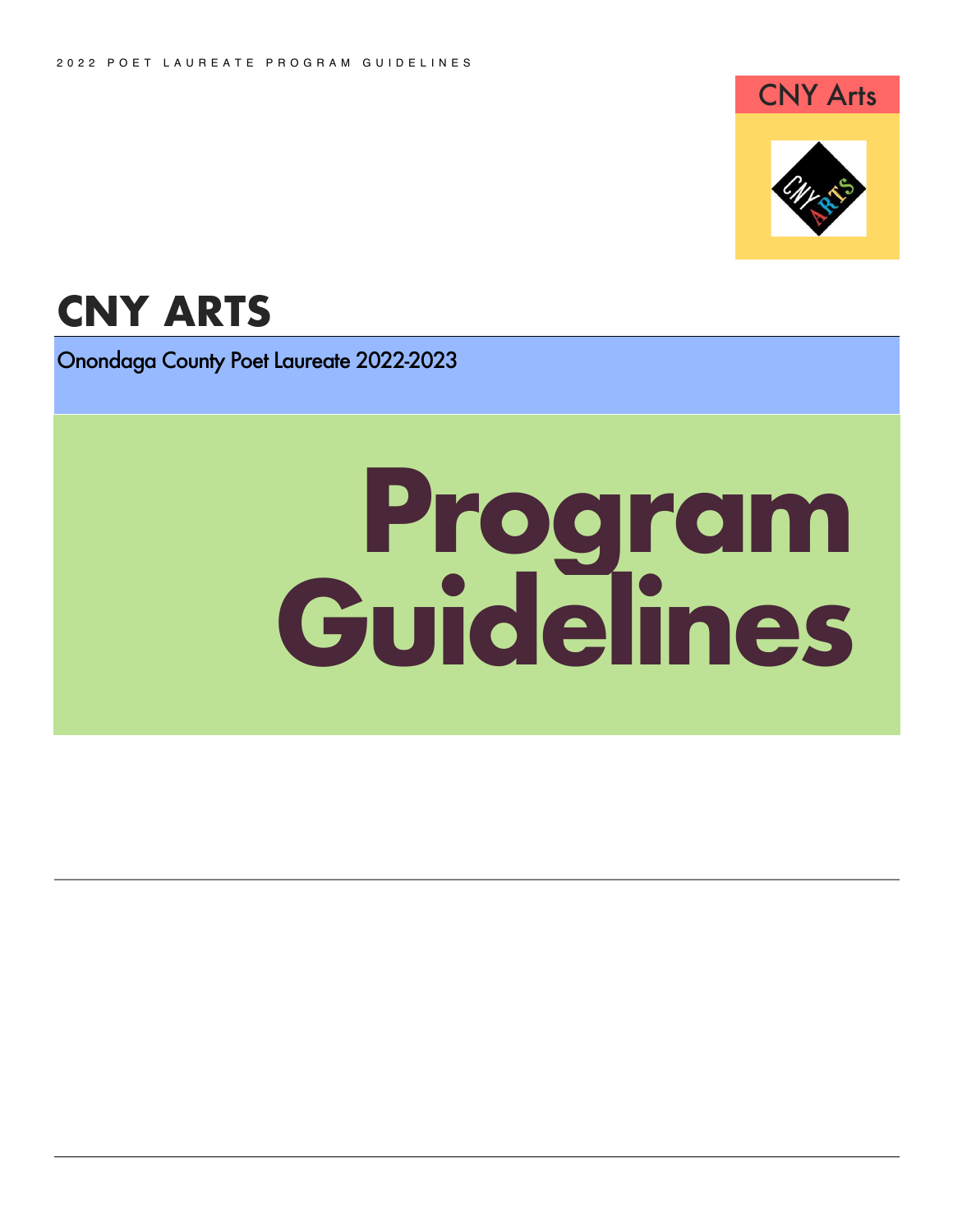2022 POET LAUREATE PROGRAM GUIDELINES ONONDAGA COUNTY POET LAUREATE 2022-2023

# **Program Guidelines**

Liz Lane Program Director (315) 435-2158 **ELANE@CNYARTS.ORG**

Brian H. Lee Regrants Program Manager (315) 435-2126 **BLEE@CNYARTS.ORG**

Benjamin Verdi Regrants Program Officer (315) 308-1365 **BVERDI@CNYARTS.ORG**

CNY Arts 421 Montgomery Street Syracuse, NY 13202 (315) 435-2155 **WWW.CNYARTS.ORG**

#### CNY Arts Commitment to Equity & Anti-Discrimination

CNY Arts is committed to providing services and making resources available to every resident in the counties of Cortland, Herkimer, Madison, Oneida, Onondaga, and Oswego without regard to ethnicity, color, creed, religion, age, gender, gender identity and expression, sexual orientation, military status, marital status, political opinion, national origin, familial status, mental and physical disability, or source of income.

CNY Arts seeks to deliberately and continuously address systemic barriers to opportunity and is committed to promoting diversity, equity, inclusion, and access for all Central New York and Mohawk Valley residents. We believe that impact is enhanced when people from different backgrounds with unique perspectives are engaged in our grantmaking activities and decision-making processes. We strive to increase equitable opportunities and outcomes by building a board, staff, panel, and grantee pool that reflects the communities we serve. We are committed to taking the actions required to eliminate disparities in access to the arts and arts funding, and advance equity in our organization and in our community.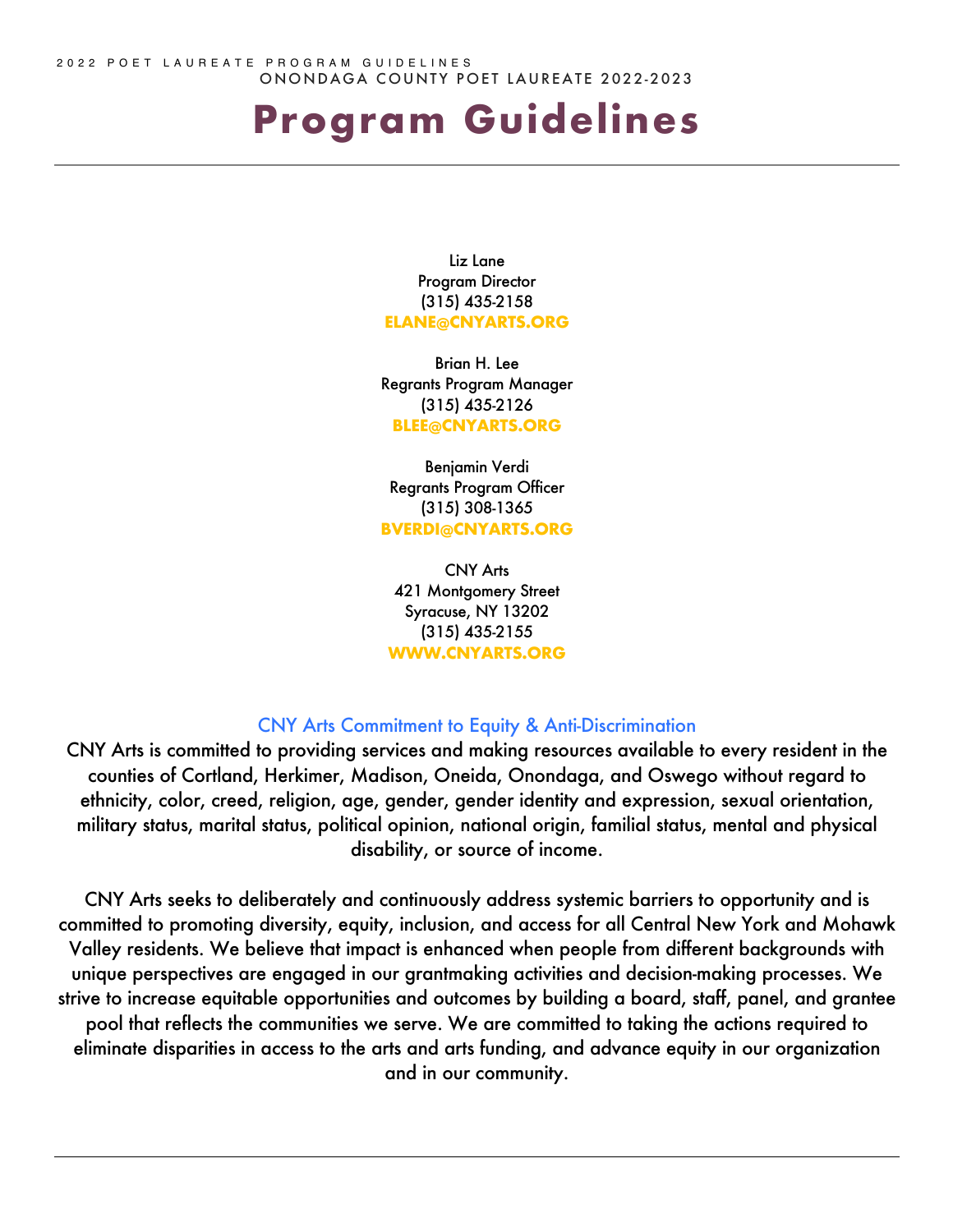#### Accommodations & Application Support

CNY Arts provides extensive free support to all interested applicants, please do not hesitate to contact us. Any accommodations that CNY Arts can provide to facilitate your participation in this program such as (but not limited to) interpretation or translation services, computer or technical support, budgeting, grant writing, or project development, please contact us.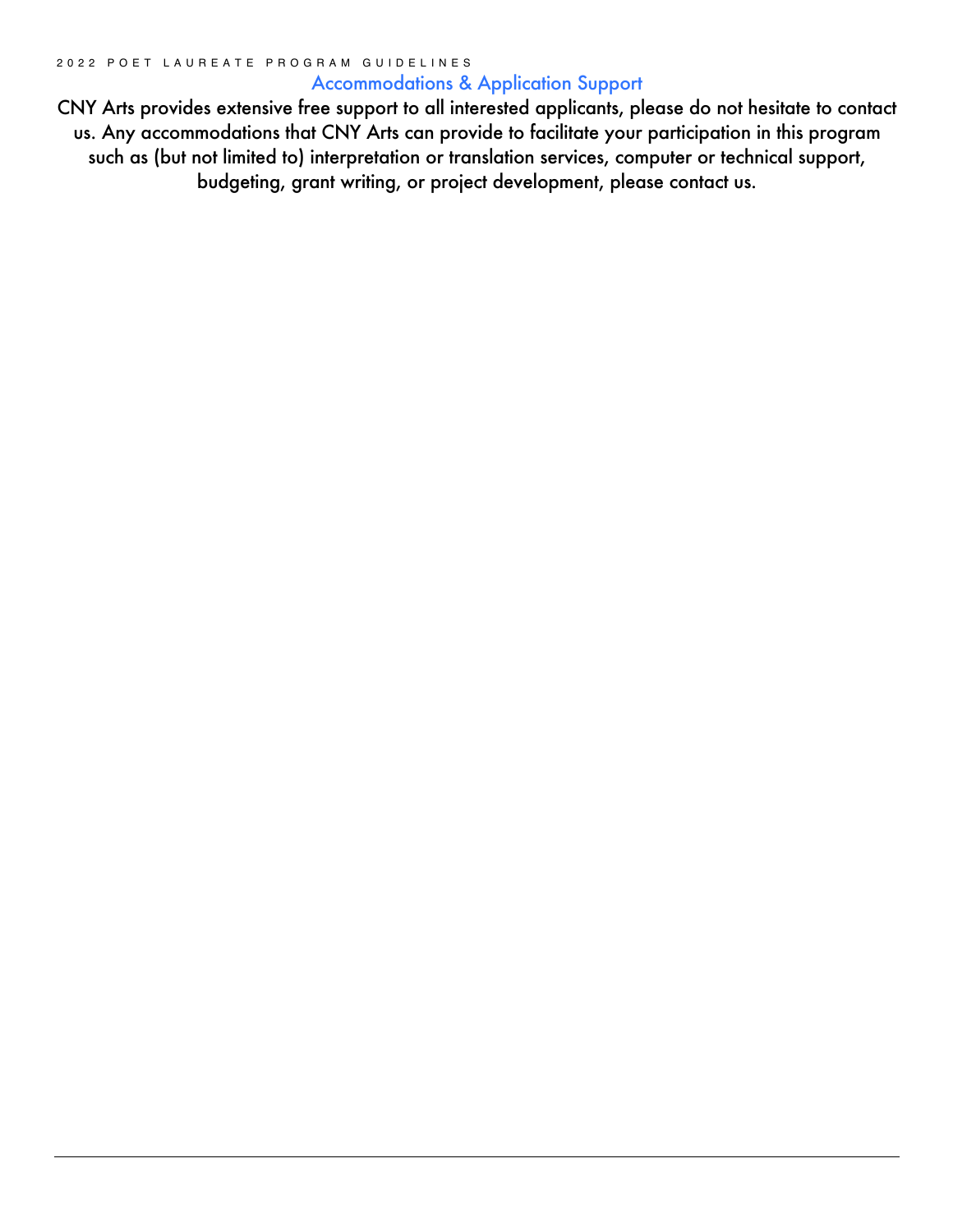## Table of Contents

| CNY Arts Poet Laureate Program  Error! Bookmark not defined. |  |
|--------------------------------------------------------------|--|
| Program Goals  Error! Bookmark not defined.                  |  |
| Funding Priorities. Error! Bookmark not defined.             |  |
|                                                              |  |
|                                                              |  |
|                                                              |  |
|                                                              |  |
|                                                              |  |
|                                                              |  |
|                                                              |  |
|                                                              |  |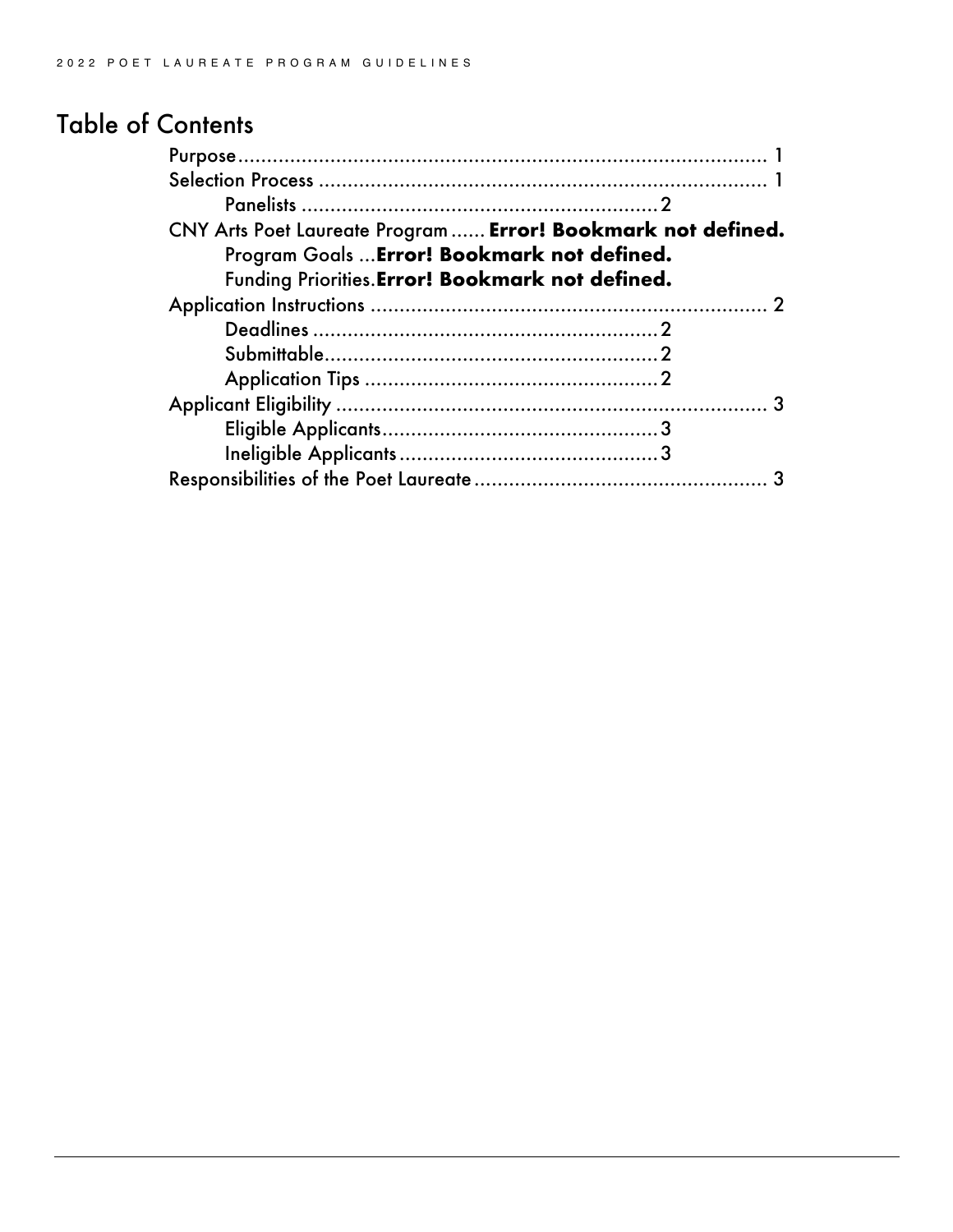### Purpose

The Poet Laureate of Onondaga County is an honorary title given to an esteemed poet who serves as the poetic voice of our community.

The honorary position of Poet Laureate exists to promote literacy and the literary arts across Onondaga County through the writing and reading of poetry. The title was created and is appointed biennially on the recommendation of a panel of peers administered by CNY Arts.

Over the course of their two-year term, the Poet Laureate serves as the poetic voice of our local history, culture, and people. This individual is responsible for cultivating a greater appreciation of public kinship by sharing their poetry at events in the county; presenting readings and lectures about poetry and the literary arts; and advocating on behalf of children and adults by encouraging the reading and writing of poetry at schools, libraries, and other community centers.

The Onondaga County Poet Laureate shall receive a \$5,000.00 honorarium-- \$2500 per year for two years-determined by CNY Arts, Inc.

# Selection Process

CNY Arts shall receive all nominations, including self-nominations, for the title of Poet Laureate and administer a panel of peers of at least five individuals. This advisory panel shall consist of the current Poet Laureate of Onondaga County (who shall advise in the appointment of their successor), and distinguished persons with expertise in the field of poetry. Panelists must be approved by the CNY Arts Board of Directors and must adhere to conflict of interest and confidentiality policies. The panel shall nominate a poet whose achievements merit them the appointment of Poet Laureate of Onondaga County.

All nominees will be notified of the selection outcome. The Poet Laureate shall be considered a civic appointment and one of distinction.

- The Onondaga County Poet Laureate Panel will review all submitted nominations and select at least three (3) semi-finalists.
- Each semi-finalist will be interviewed by the Panel, either in person or by video call.
- The Panel will vote and subsequently recommend the semi-finalist with majority support.
- CNY Arts will announce the Poet Laureate of Onondaga County to the public.

o

e

t

l

a

u

r

e

a

t

e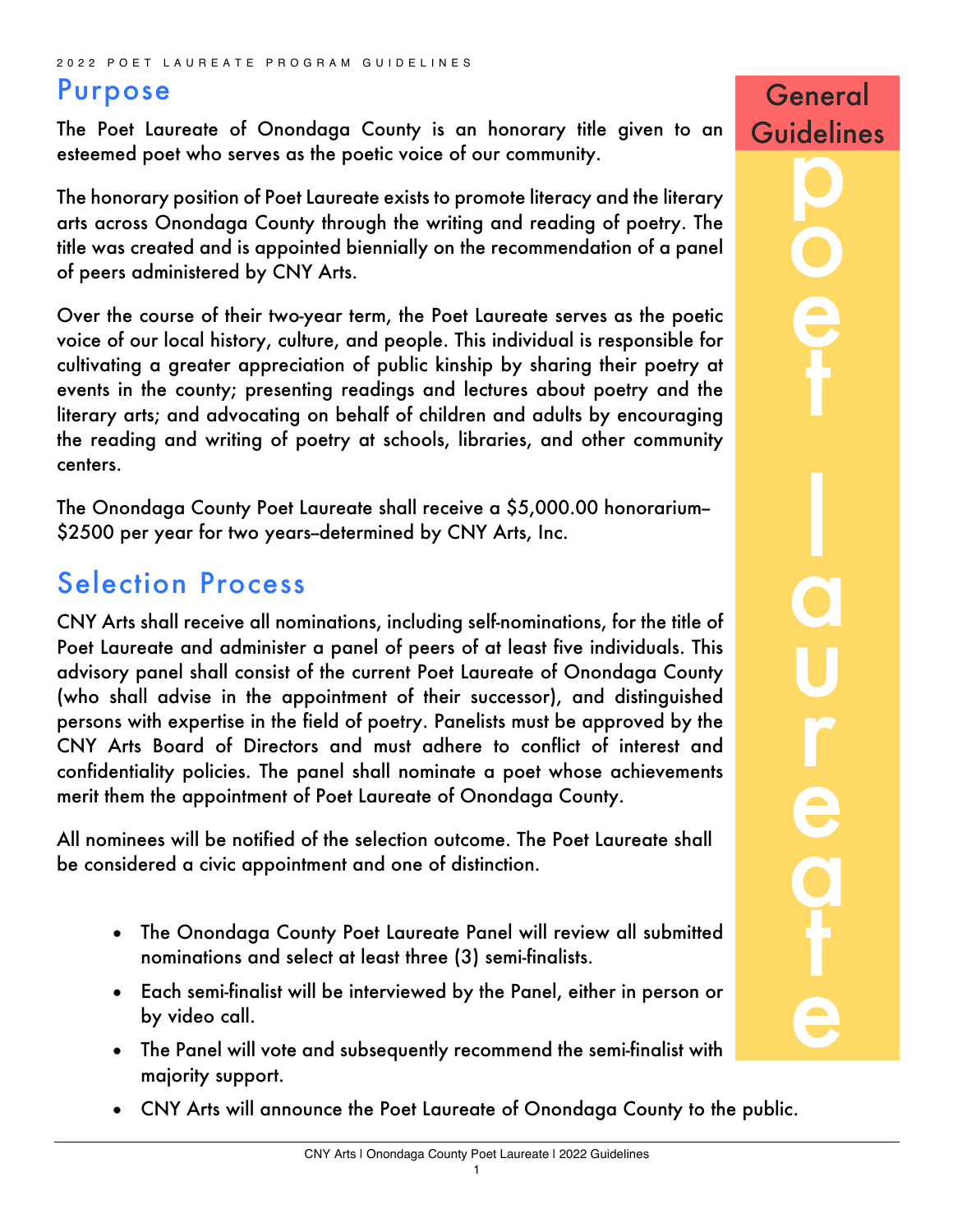#### **Panelists**

Panelists are nominated to serve and must be residents of or work in Onondaga County. Panelists are paid a nominal stipend of \$50 to participate and may not serve more than three (3) consecutive years. To nominate yourself or another individual to serve on the CNY Arts Poet Laureate peer review panel, please complete **this nomination form**. New panelists will be selected from now to December.

# Application Instructions

#### **Deadlines**

- Nominations received **June 16, 2022, at 11:59 pm**
- Panel meets **June 20, 2022**
- Announcement made **August 1, 2022**
- Appointment made **September 1, 2022**
- Appointment terminates **- December 31, 2023**

#### Submittable

Nominations must be submitted through our online portal, Submittable. The portal can be found at **cnyarts.submittable.com/submit**. Nominators are strongly recommended to review the online application form in advance. Individuals may nominate themselves.

Upon submitting a nomination through Submittable, the nominator should receive an email confirmation to the registered email address. If the nominator does not receive an email confirmation, the nomination has not been correctly submitted and the nominee cannot be considered for Poet Laureate. Please note that once a nomination form has been submitted, it cannot be further edited or changed in any way.

For further assistance, please refer to the **Submittable Help Forum** or contact the CNY Arts **Regrants Program Staff**.

#### Application Tips

You may save your progress on Submittable as you complete your nomination. Please be sure not to click the "Submit" button until your nomination form is complete, as you will not be allowed to make any edits. When you successfully submit your nomination, you should receive an email notification.

Nominators should submit representative samples of past works and/or the credentials of the nominated poet.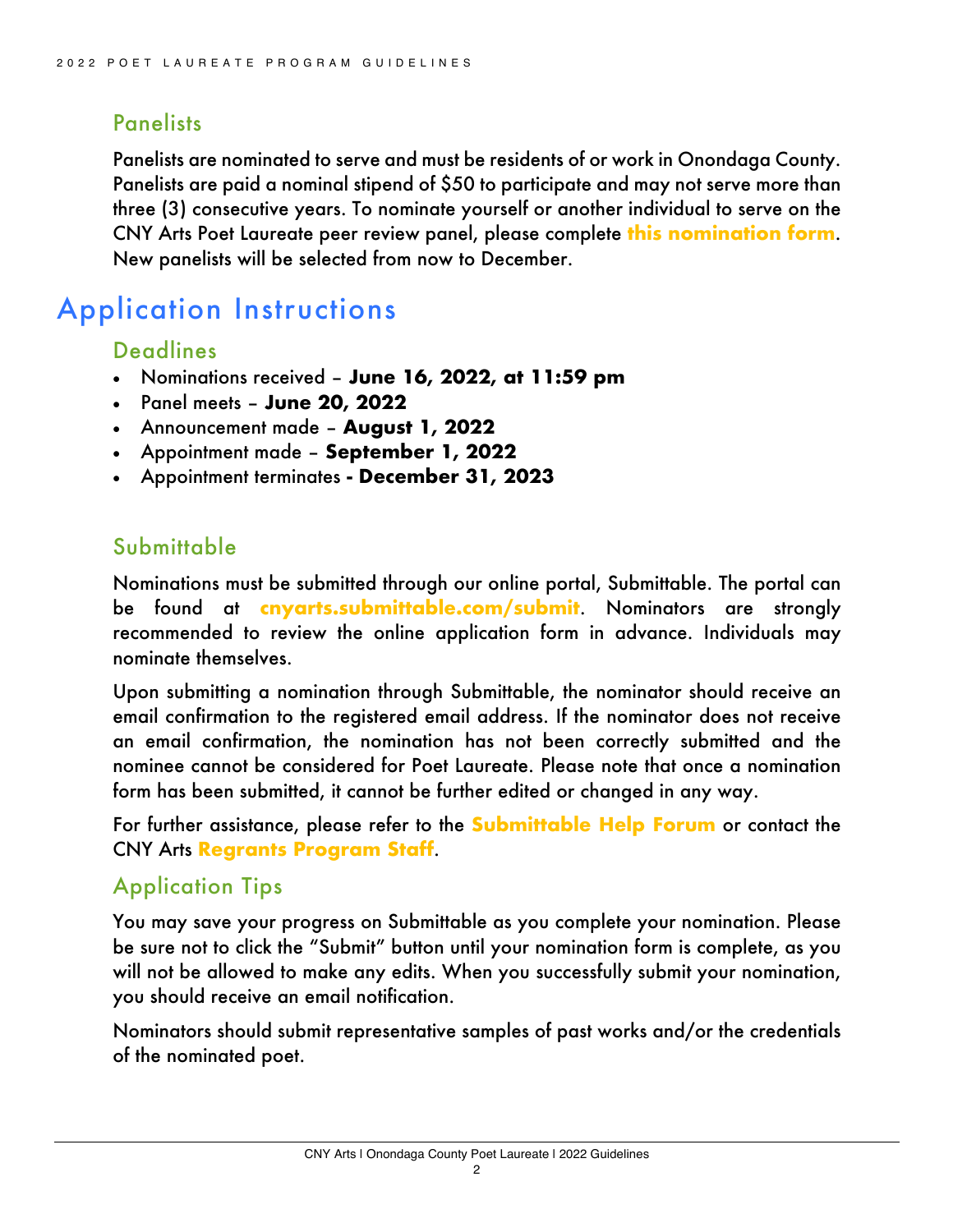#### 2022 POET LAUREATE PROGRAM GUIDELINES

# Applicant Eligibility

#### Eligible Nominees

- Must be a resident of & have a permanent address in Onondaga County for at least three (3) years and remain a resident for a two-year period;
- Must be **at least 21 years of age** at the time of nomination;
- Must be committed to bringing poetry to a wide range of places and people;
- Must be able and available to reach Onondaga County audiences through travel or other means; and
- Provide evidence of achievement in the art of poetry, including having a body of publicly accessible work (books, literary magazines, and/or digital media);
- A previously nominated poet may be re-nominated or self-nominate. Poets who have held the title of Poet Laureate of Onondaga County, New York State, or other states are not eligible for consideration.

# Submission

Nominators must submit the following documents:

- Completed nomination form (**cnyarts.submittable.com/submit**)
	- o Including the contact information and proof of residence of the nominee;
	- o Resume of nominee, including books or other publications by the poet; and
	- o Previous related awards, fellowships, and other recognitions.
- A book or chapbook of poems
- Five uncollected poems written after the publication of said book or chapbook; of any style, form, or length; published or unpublished; and characteristic of the poet's work.
- Narrative statement briefly describing nominee's life, career, and poetry (250 words)
- Narrative statement answering the question: "What does the nominee hope to achieve as Onondaga County's Poet Laureate?" (250 words)
- If the nomination form is not self-submitted, a statement verifying that the nominator has contacted the nominated poet and that the poet has reviewed the expectations of the title and agrees to the nomination.
- Note that recommendation letters will **not** be considered.

# Evaluation Criteria

Nominees will be evaluated using the following criteria:

• **Poet's Body of Work (5 points):** General excellence, demonstrated by submitted poetry.